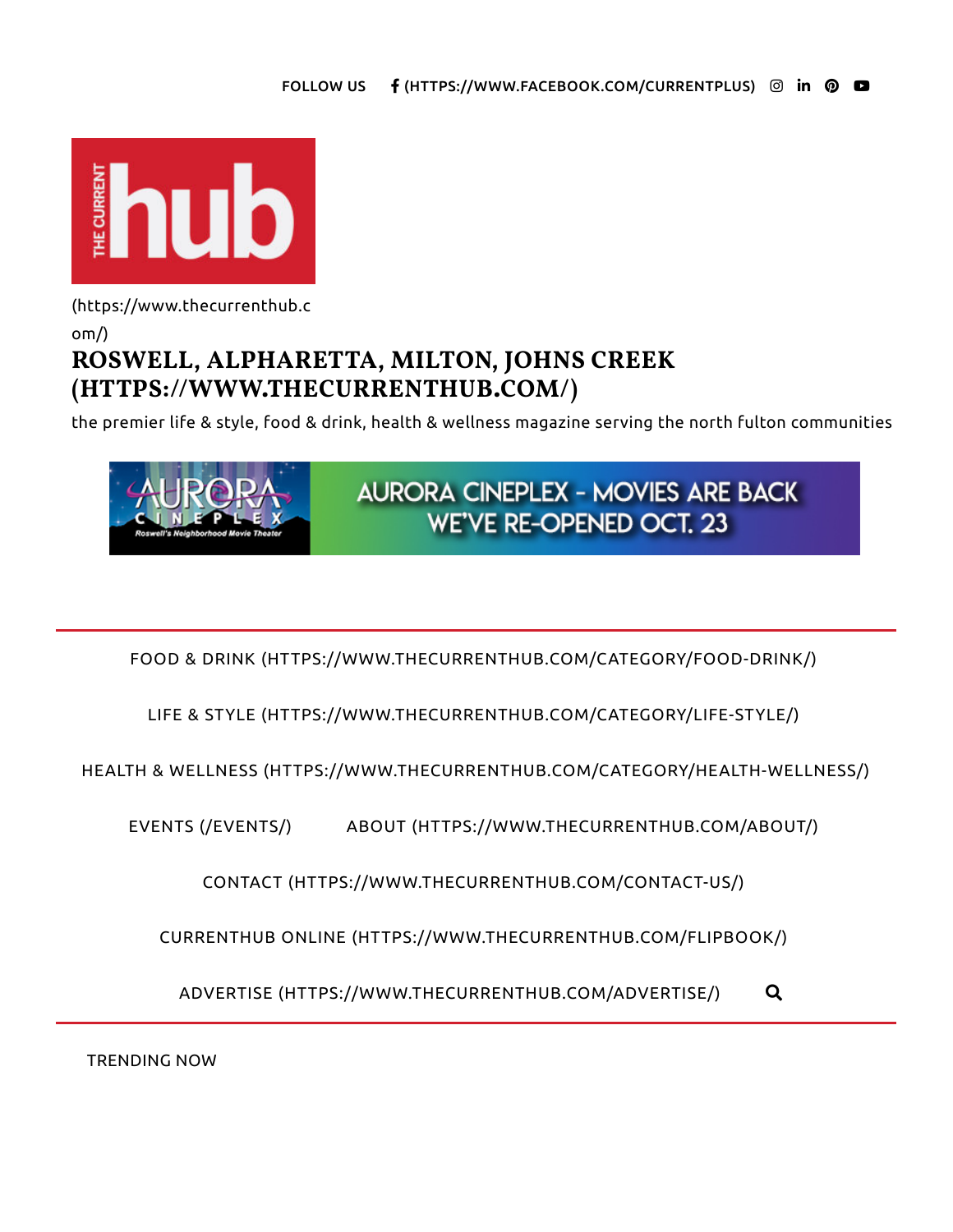# **12-Year-Old Roswell Resident Directs Film (https://www.thecurrenthub.co m/12-year-old-roswellresident-directs-!lm/)**

 $\bullet$  Posted on: Jan 14, 2016  $\bullet$  Posted by: The Current Hub (https://www.thecurrenthub.com/author/admin/) **Q** Comments: 0 (https://www.thecurrenthub.com/12-year-old-roswell-residentdirects-film/#comments)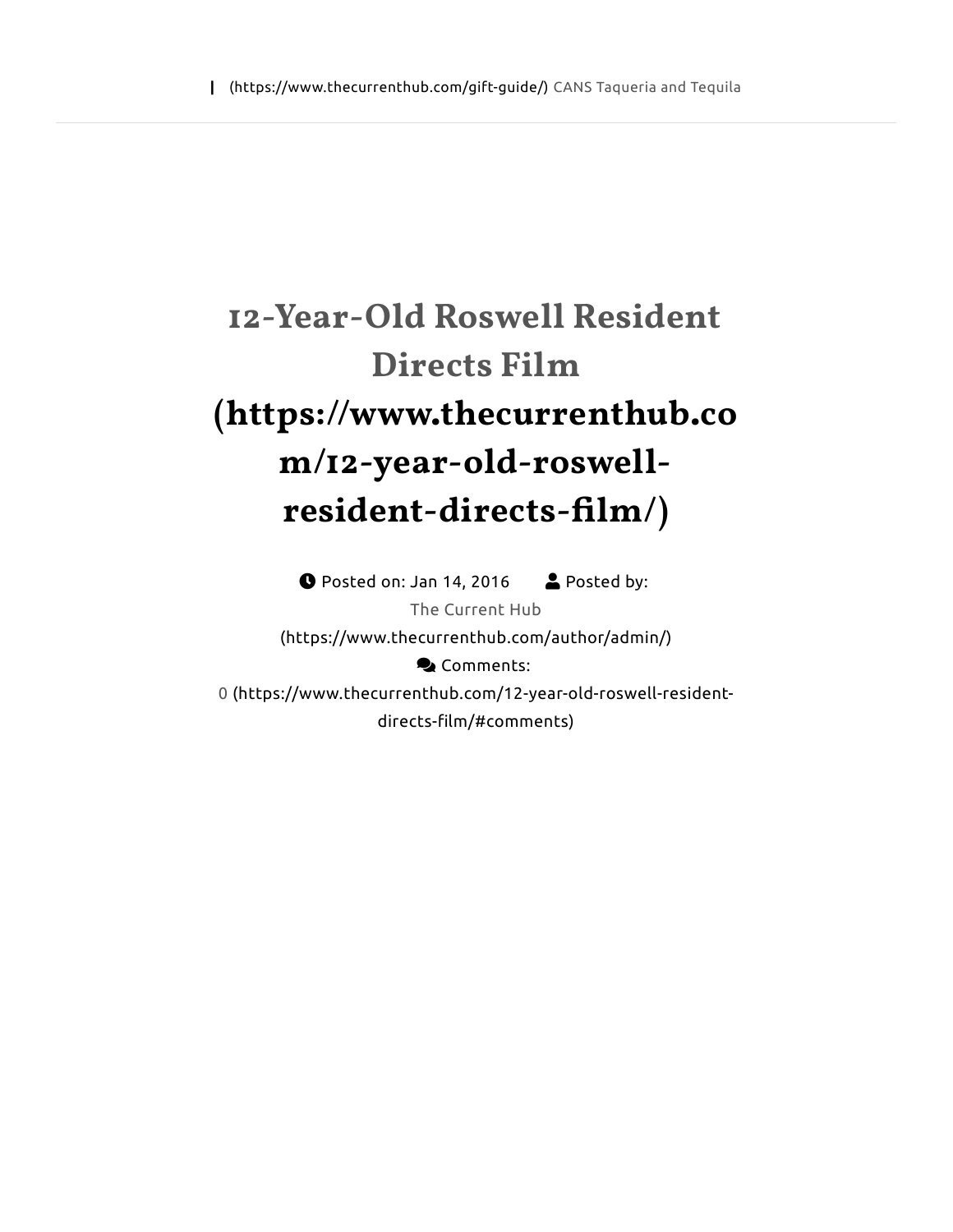

**Camp Flix Film, In Our Eyes, Directed and Produced by Kids, Gets World Premiere at Atlanta Jewish Film Festival**

**12-Year-Old Roswell Resident Charli Shapiro Directs and 14-Year Old Maddi Bernard from Sandy Springs Serves as Editor and Cinematographer**

The Atlanta Jewish Film Festival (AJFF), the world's largest Jewish film festival, has selected the world premiere of studentproduced In Our Eyes, a short film on the theme of tolerance. 12-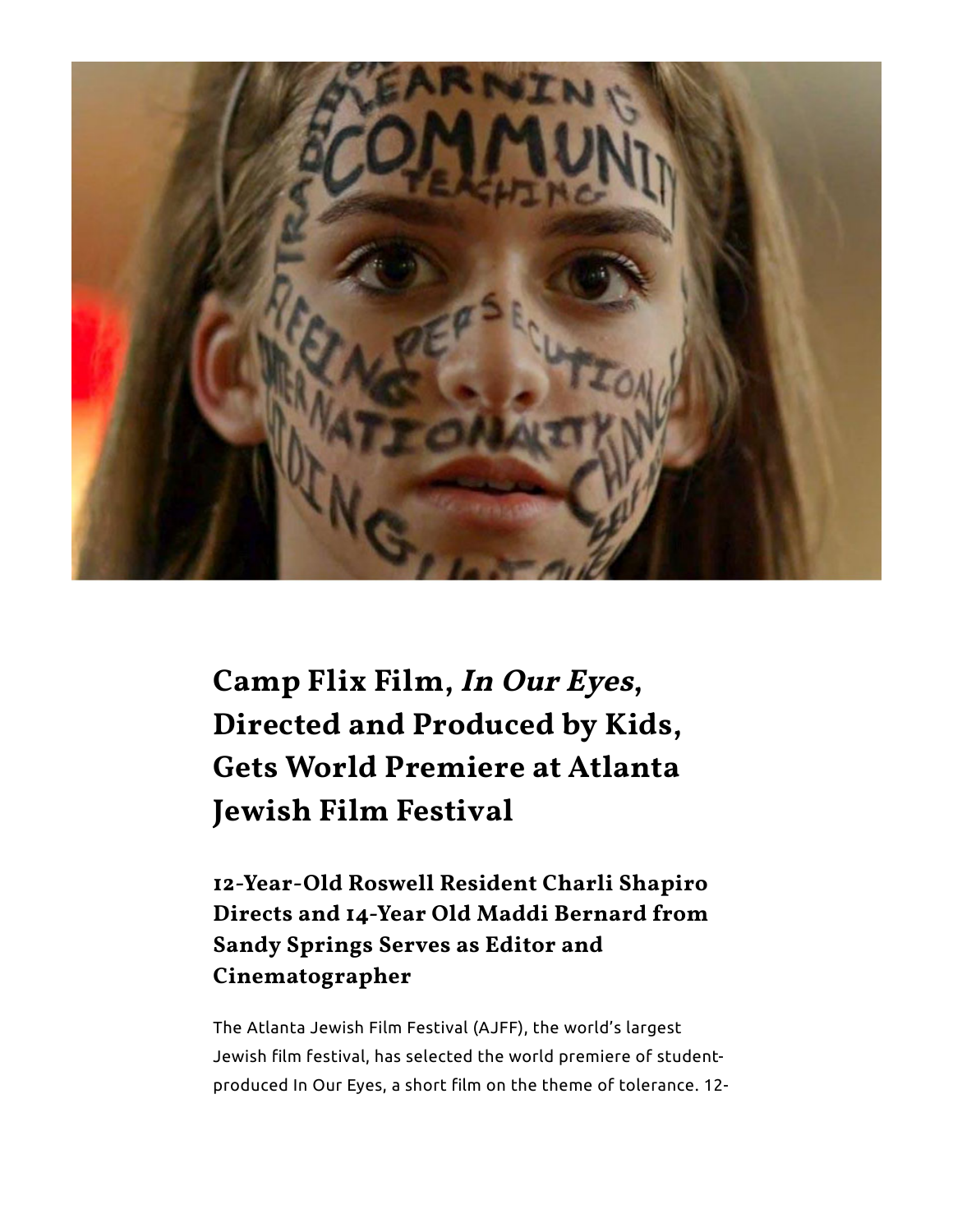year-old Roswell resident Charli Shapiro directed the film and 14year-old Maddi Bernard, of Sandy Springs, served as editor and cinematographer. The film was produced as part of Atlanta's Camp Flix summer filmmaking program for children ages 11 to 17. The film will have its world premiere at the 16th annual event, which returns for another expansive 23 days from Tuesday, January 26 through Wednesday, February 17, 2016. The full lineup and official schedule can be viewed at AJFF.org (http://AJFF.org)

At Camp Flix, kids, 11-17 are taught filmmaking skills, from screenwriting to directing to sound and lighting, from local filmmaking professionals and film experts. The kids are put into film crews with other campers and they have one week to make a short film, three minutes or less.

"The overnight campers work on a second, more cause-related and personal project at night and this past summer Camp Flix's theme was 'tolerance.' This was an opportunity for the kids to really speak about the issues of the day and how they were affecting them personally," says Tom Karsch, founder of Camp Flix. "It was an eye-opening project that produced four really interesting short films."

Four films were produced and submitted to the AJFF Film Evaluation Committee for consideration and out of the four, In Our Eyes was chosen for the festival.

Karsch adds, "To maintain the integrity of AJFF, the films were considered like every other film submission at the festival by the Film Evaluation Committee, and judged on their own merits. They were not held to a lesser standard because they were produced by kids. These young talents are certainly no less dedicated than adult filmmakers. To see them come up with the concept, shoot and edit, and end up with such a strong piece in only five days is a testament to their passion."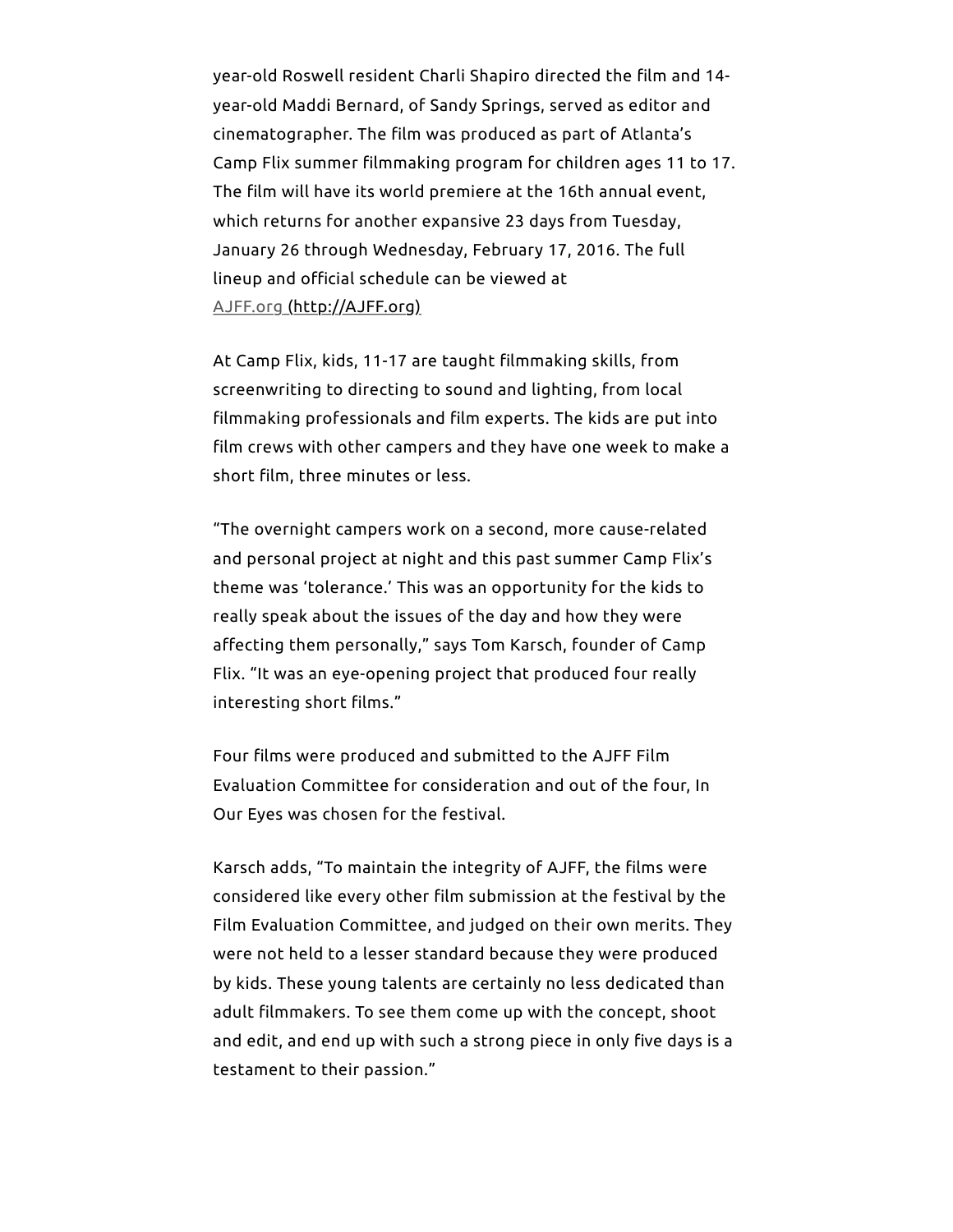In Our Eyes was conceptualized, produced and shot at the Chapel on the Emory University campus, with all crew and cast comprised of Camp Flix overnight campers under the direction of two counselors, Sasha Freger and OK Keyes.

The 2016 AJFF will present 77 films from 26 countries, including five World Premieres, nine North American Premieres and four U.S Premieres. This premier cinematic experience brings major new works, each in some way related to Jewish and Israeli themes, to multiple theater venues across Atlanta. As a leading exhibitor of international and independent cinema, AJFF continues to play a vital role in Atlanta's development as a major film center.

Of more than 200 other Jewish film festivals worldwide, AJFF has achieved the rank of the world's largest such festival, with recordbreaking attendance of 38,600+ moviegoers in 2015. This milestone achievement adds to AJFF's existing status as the largest film event of any kind in Atlanta. In just 15 years, AJFF's broad-based multi-cultural audience has enabled the festival to emerge as one of the South's foremost arts celebrations.

For more information, visit AJFF.org (http://AJFF.org), or stay connected via social media on Twitter @ATLJewishFilm and on Facebook and Instagram at atljewishfilm.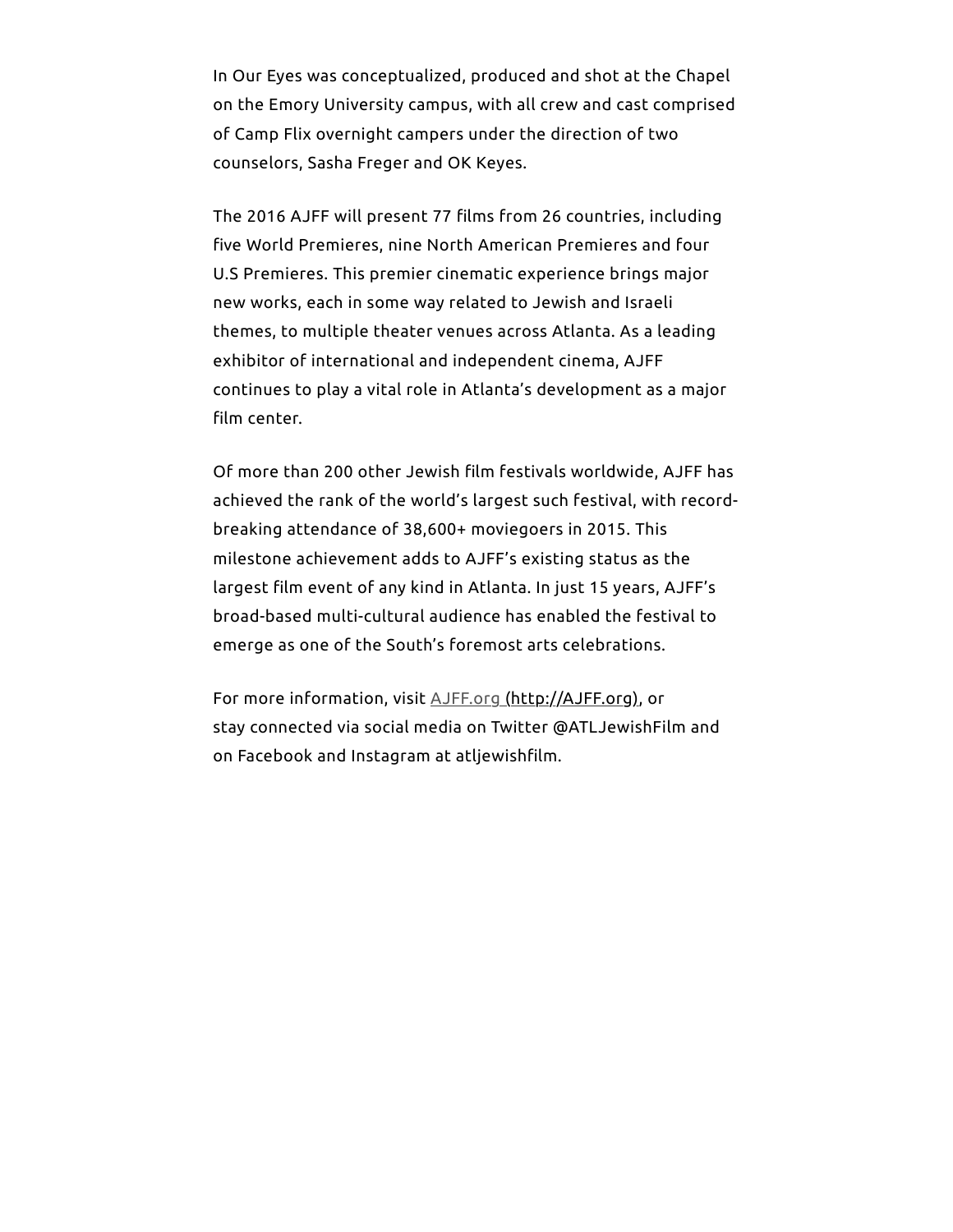Entertainment

(https://www.thecurrenthub.com/category/news/entertainment/)

Featured (https://www.thecurrenthub.com/category/featured/)

News (https://www.thecurrenthub.com/category/news/)

Out & About (https://www.thecurrenthub.com/category/outabout/)

#### **Share this post**

! (https://facebook.com/sharer/sharer.php? u=https://www.thecurrenthub.com/12-year-old-roswell-resident-directs-film/)

& (https://twitter.com/intent/tweet/? text=https://www.thecurrenthub.com/12-year-old-roswell-resident-directs  $film/$ )

\$ (https://pinterest.com/pin/create/button/? url=https://www.thecurrenthub.com/12-year-old-roswell-resident-directs  $film/$ )

in (https://www.linkedin.com/sharing/share-offsite/? url=https://www.thecurrenthub.com/12-year-old-roswell-resident-directs-  $\lim$ 

← Previous Article

**A Film Festival For All**

(https://www.thecurrenthub.com/a-film-festival-for-all/)

(https://www.thecurrenthub.com/looking-for-love/)

Next Article  $\rightarrow$ 

**Looking for love?**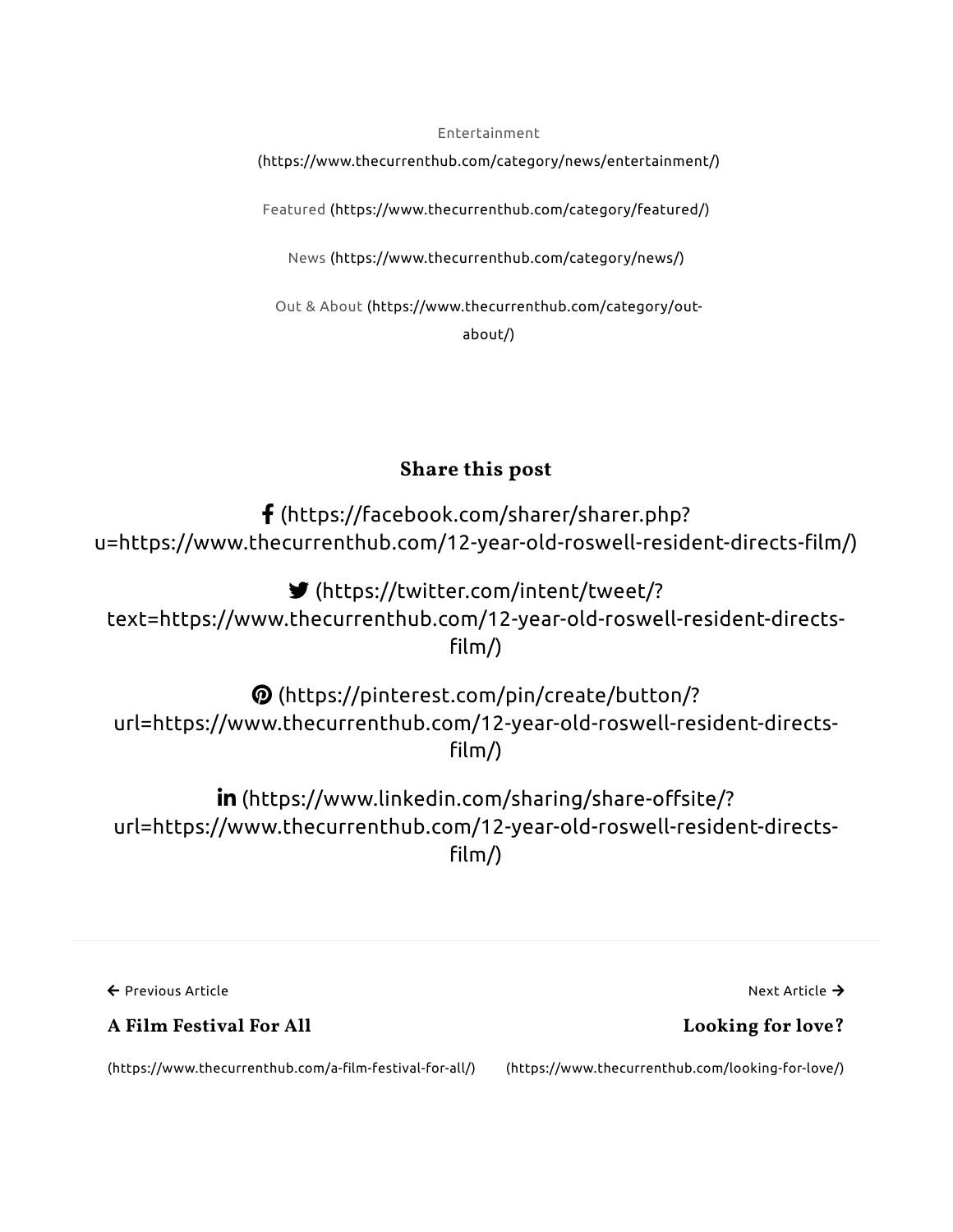# **Leave a Comment**

#### **Name \***

**Email \***

### **Website**